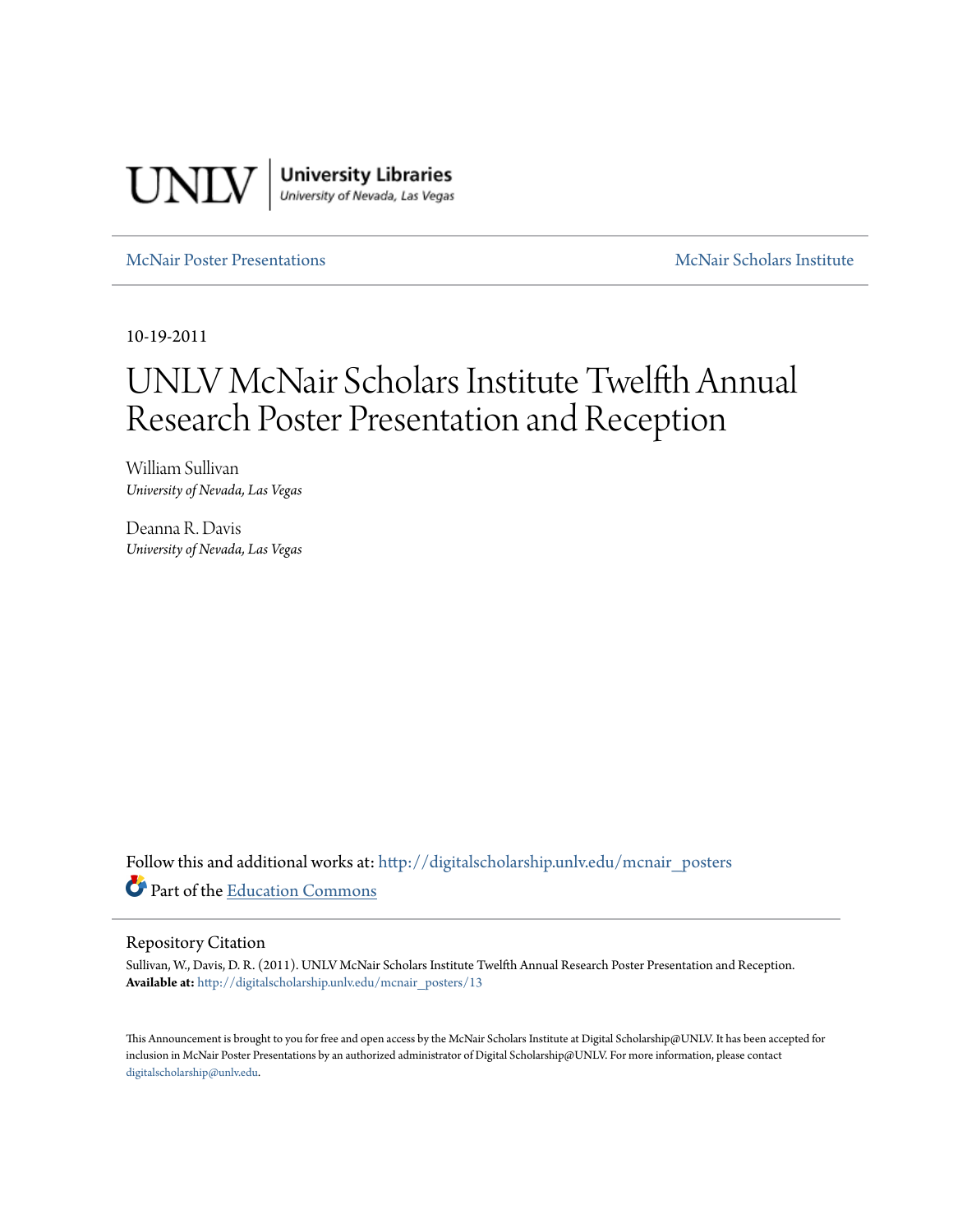### **About the UNLV McNair Scholars Institute at The Center for Academic Enrichment and Outreach**

Grounded in the inspiration and vision of Challenger astronaut Dr. Ronald E. McNair, this program began at The Center in 1999. The Ronald E. McNair Scholars Institute at UNLV is committed to diversifying the ranks of American faculty and research institutions by encouraging and preparing undergraduate students who are members of under-represented groups to purse doctoral studies. The McNair program is designed to prepare undergraduate students for doctoral study and to pursue careers in college teaching. McNair participants are students from low-income, first-generation backgrounds, and/or members of underrepresented groups in graduate education.

An important aspect of the McNair Scholars Institute is the Summer Internship Program. This six-week program partners McNair Scholars with distinguished members of the UNLV faculty. The partnership provides scholars with a view of the foundations of academic life, research, and scholarly activities. As main contributors to the overall success of the McNair Scholars Institute, faculty mentors help students to develop professional work habits and research skills, while also widening their network of campus colleagues and academic relationships.

**The Center** seeks to increase student admission, retention, and graduation rates in undergraduate and postgraduate programs. The Center also strives to improve the quality of education for all students. Primary services offered by the Center include assistance with admissions and financial aid applications, advising and counseling, career planning, placement testing, tutoring assistance and readiness for graduate study. In addition, the Center provides referrals to campus and community resources. All services are free of charge.





## **UNLV McNair Scholars Institute**

## **Twelfth Annual Research Poster Presentation & Reception**

**Wednesday, October 19, 2011 Student Union Room 208 1:00 pm—3:00 pm**

**Sponsored by:**

**The Center for Academic Enrichment and Outreach**